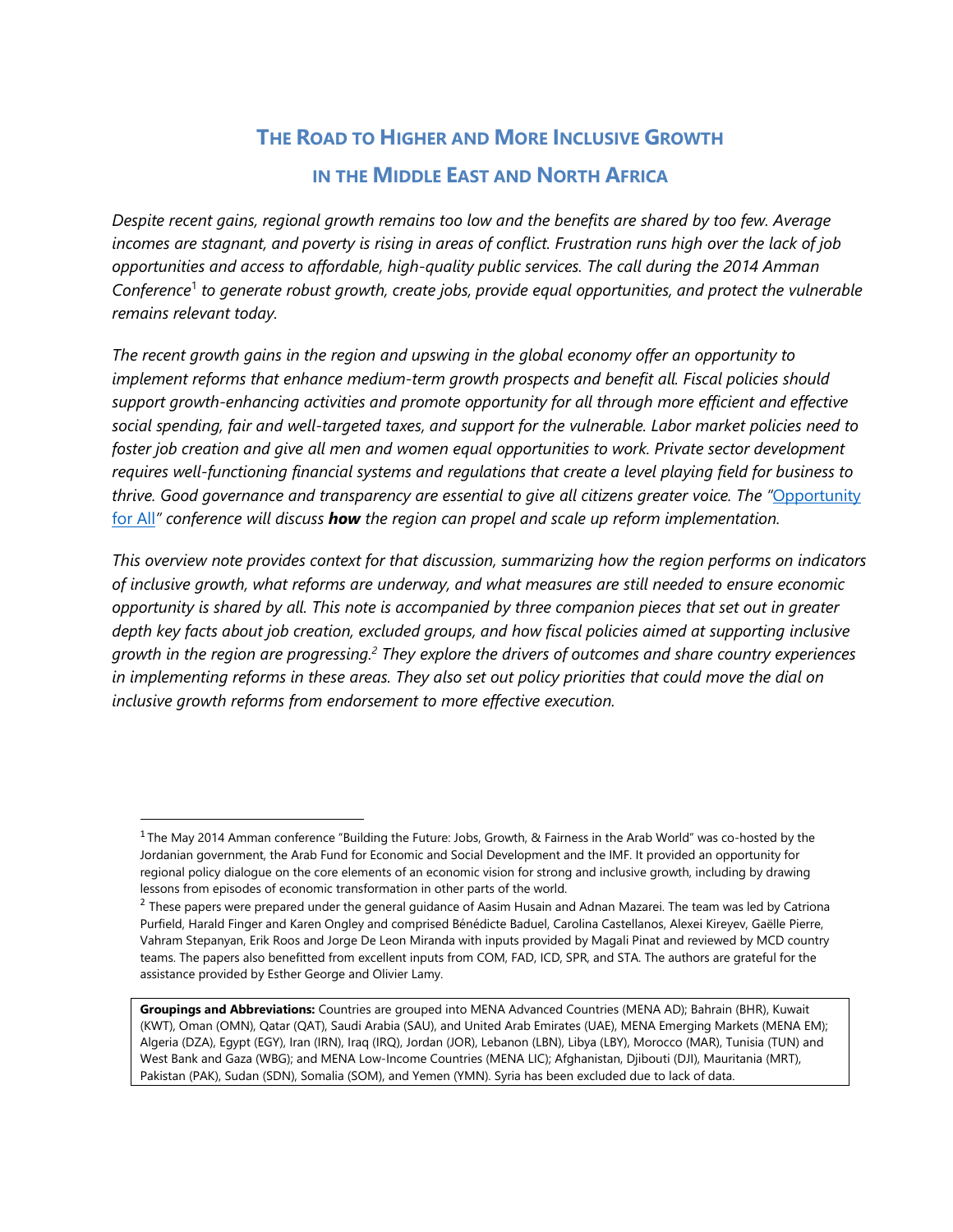# **Is Growth in the Region Sufficiently High?**

**Persistently weak growth…**

Despite a period of robust growth in the mid-2000s, the region experienced lackluster growth for much of the past decade. Growth was hard hit by the global financial crisis and has since been affected by a series of factors: the slowdown in trading partners' growth, the fall in oil prices from 2014, protracted regional conflicts, as well as a longer-term trend of stagnant or declining productivity in countries across the region. Although average regional GDP growth ticked up in 2016, the average growth rate since 2009 has been one-third slower than the average during 2000-08, and less than half its 2003 peak.



**MENA Real GDP Growth**

Sources: National authorities; and IMF staff calculations. Note: The regional average is weighted by purchasing power parity adjusted GDP.

**….has left incomes stagnant…**

Average income per person stagnated during 2013-16, growing by only 0.8 percent per annum. This further exacerbated the gap in incomes that had emerged with peers in the previous decade.

#### **GDP Per Capita Growth**

(Percentage change, in constant 2011 international dollars)

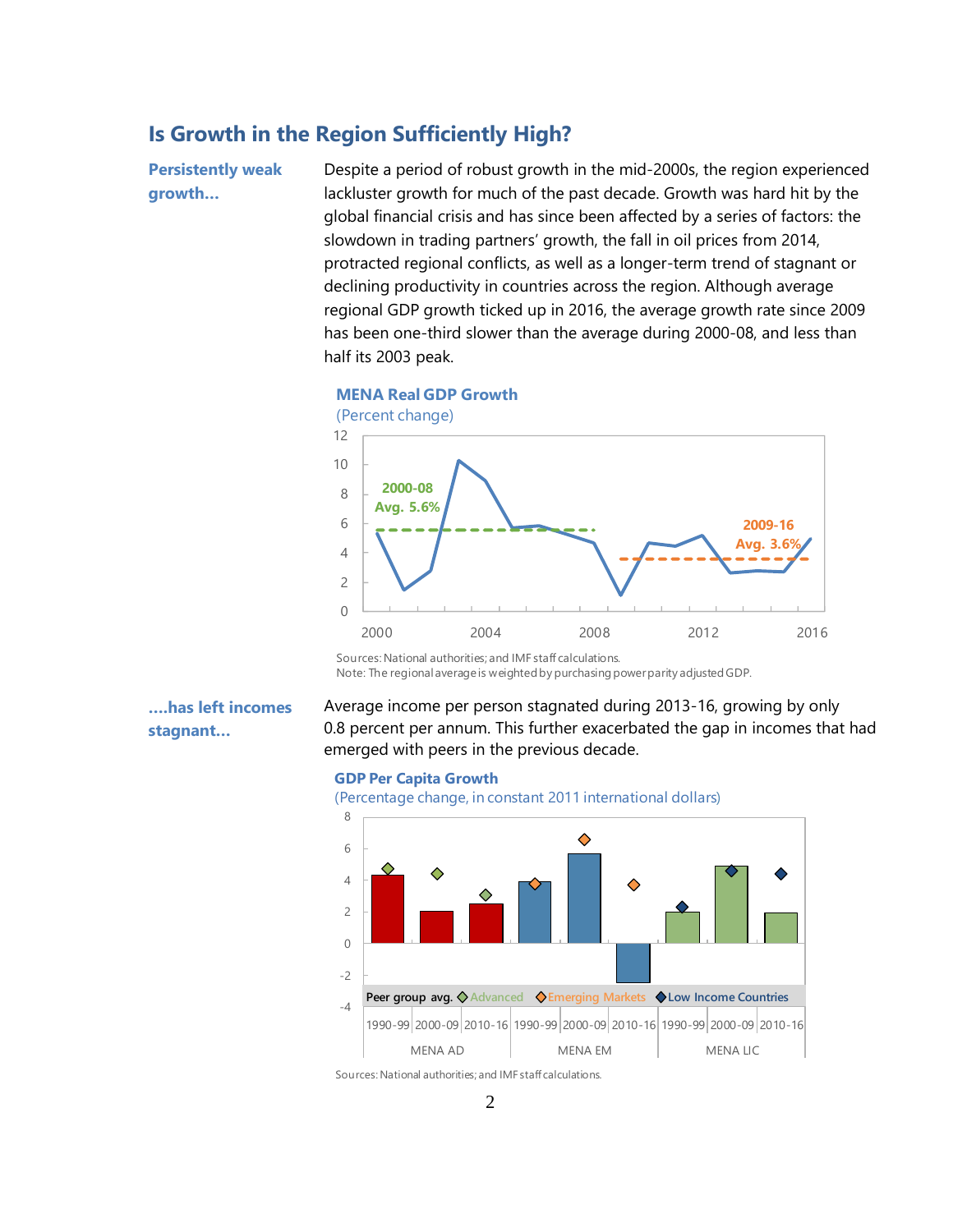### **The region needs bold reforms to boost growth**

To take advantage of the rebound in global growth, the region needs reforms to increase the efficiency of capital investment and improve productivity. This would reverse the drag on growth from low employment, inefficient investment, and low productivity (TFP) witnessed in the last decade.



Sources: Dabla-Norriset al., 2013.

Note: MENAOE corresponds to DZA, BHR, IRN, IRQ, KWT, LBY, OMN, QAT, SAU, ARE and YEM; MENAOI corresponds to AFG, DJI, EGY, JOR, LBN, MRT, MAR, PAK, SOM, SDN, SYR and TUN.

### **Is Growth in the Region Inclusive Enough?**

**Growth has not benefitted all…**

On the surface, regional indicators of poverty and inequality appear modest. Income inequality—measured by the Gini coefficient—ranges from a low of 0.28 in Algeria to a regional high of 0.44 in Djibouti, generally below peers. The middle class represents a significant share of populations, but where data is available its expansion has been slower than in other regions (IMF 2014). The reported rate of extreme poverty (living on \$1.90 a day) is low. However, the United Nations Development Program shows 26 to 51 percent of MENA EM and LICs populations live in poverty when measured in multidimensional terms. Poverty also runs high in rural and disadvantaged areas. The Food and Agriculture Organization of the United Nations (2007) estimates that almost 60 percent of the poor in Algeria, Egypt, Morocco, Sudan, and West Bank and Gaza live in rural areas. Poverty is rising sharply in countries in conflict: Iraq, Libya, Syria, and Yemen.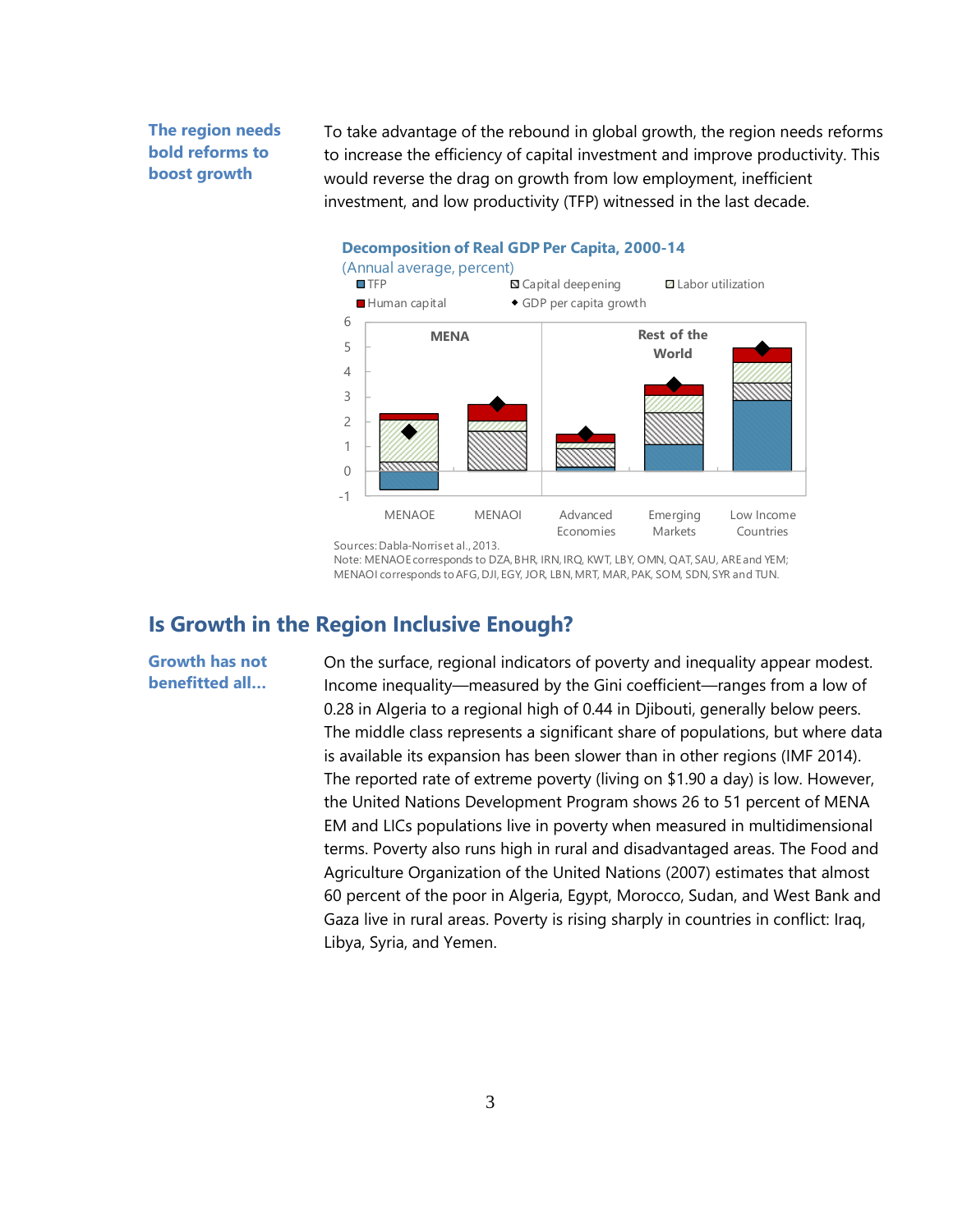**Gini Coefficient for MENA Countries**





Sources: World Bank, and IMF staff calculations.

**…and unequal access to opportunities, public services and jobs is a concern**

Citizens in the region are concerned about inequality of opportunity and access to public services. The Arab Barometer survey shows that 70 percent of citizens think that "the government is doing bad or very bad at narrowing the gap between the rich and the poor." Additionally, 60 percent think that "their government is not doing enough to improve basic health services." Three out of five also perceive that connections—or *wasta*—determine success in finding a job.

There are significant gaps in access to essential public services and finance. Access to improved sanitation is 10 percentage points lower in rural areas of the region (83 percent) than in urban areas. In Egypt, Morocco, Yemen, and Syria, children in the bottom 20 percent of the income distribution are chronically malnourished. A child in rural upper Egypt is 3.4 times less likely to go to primary school than its urban sibling. Seventy percent of the region's adults do not have a bank account.



**Perception of Inclusiveness: Governments' Efforts At...** (Percent of respondents)



Arab Democracy Barometer was fielded from 2012-2014 in 12 countries: DZA, EGY, IRG, JOR, KWT, LBN, LBY, MAR, SAU, SDN, TUN, and WBG.

Sources: Arab Barometer III.

### **Growth has also failed to generate enough jobs**

The region faces some of the lowest rates of employment globally. Less than one in every two adults work. In large part, this reflects low participation by women, who are three times less likely than men to be in the labor force and

**Population Living in Multidimensional Poverty** 



Sources:United Nations Development Programme, Multidimensional Poverty Index. Note: MENA AD countries were excluded due to data availability. Multidimensional poverty captures poverty experienced across three dimensions of health, education, and standard of living.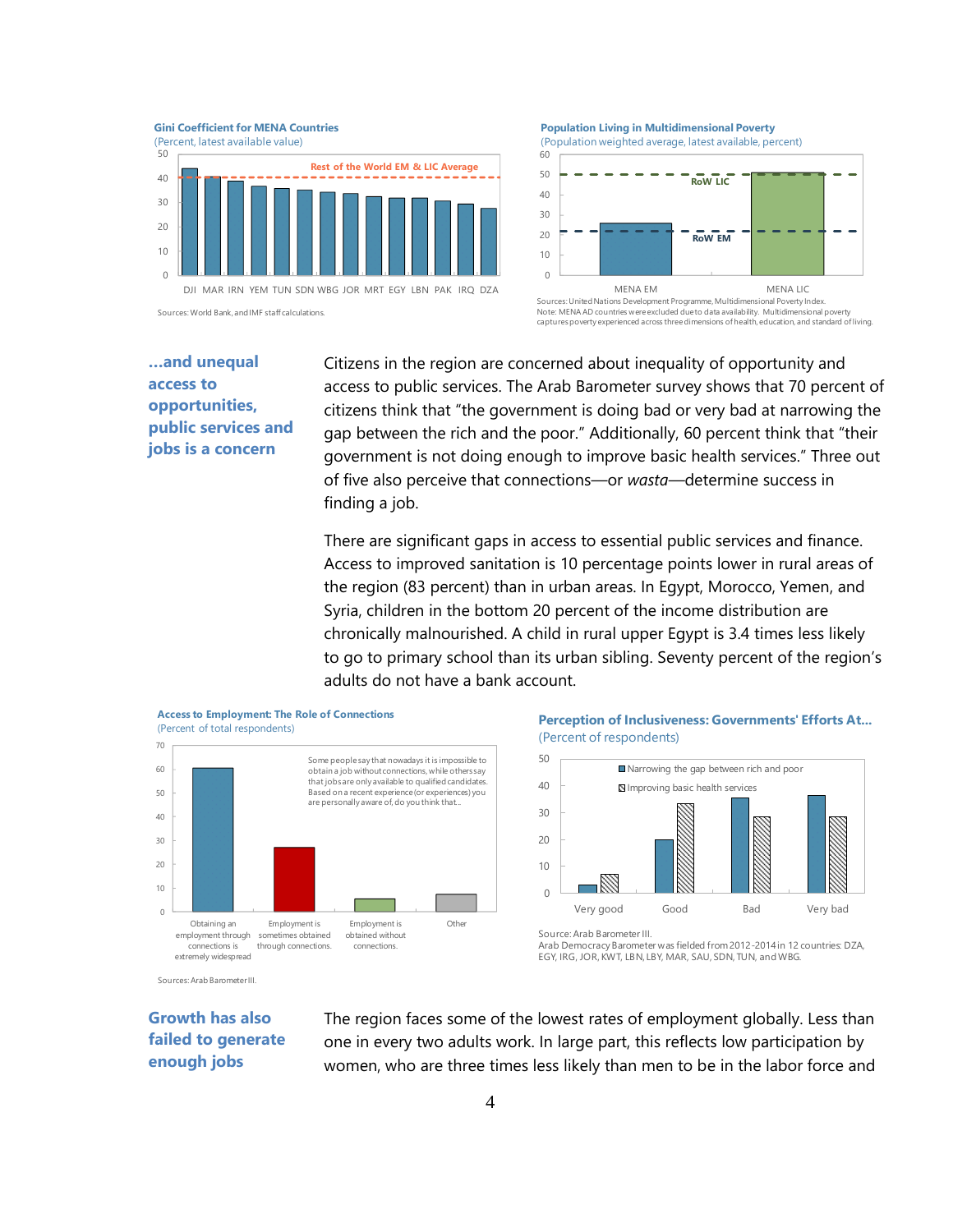nearly twice as likely to be unemployed. Each percentage point of growth in the region has generated a rise in employment of 0.25 percentage points in the region's oil exporters and 0.39 percentage points in its oil importers, in line with other EMs and LICs but far below levels needed to employ a growing young population.



**Over 27.6 million young people will enter the workforce over the next 5 years**

The region also faces high rates of unemployment, particularly among young people. In 2016, unemployment in the region stood at 10.6 percent, and some 25 percent of the region's youth were unemployed. The 2017 Arab Youth Survey (ASDA'A Burson-Marsteller) reveals that 35 percent of Arab youth see unemployment as the biggest obstacle facing the Middle East.

With over 60 percent of its population under the age of 30, the region desperately needs higher growth and more jobs. The most recent International Labour Organization estimates show that some 5.5 million youth will enter the labor force every year in the next 5 years.

**Creating job opportunities will spur growth** The region's young men and women hold huge potential to spur growth if given opportunities. If the region could generate an additional 0.5 percentage points of employment growth per year, real GDP growth would rise to 5.5 percent per annum and real per capita income would rise annually by 3.8 percent. However, if the region continues to grow and generate jobs at the current pace, unemployment would reach 14 percent by 2030 and labor force participation would not change.

### **Policy Priorities to Promote Opportunity for All**

**Promoting inclusive growth requires a broad set of reforms** Establishing the conditions for the private sector to thrive and create jobs requires macroeconomic stability. But countries must also pursue a critical mass of reforms to remove the constraints to growth and diversify economic structures. In consultation with their citizens, MENA governments will need to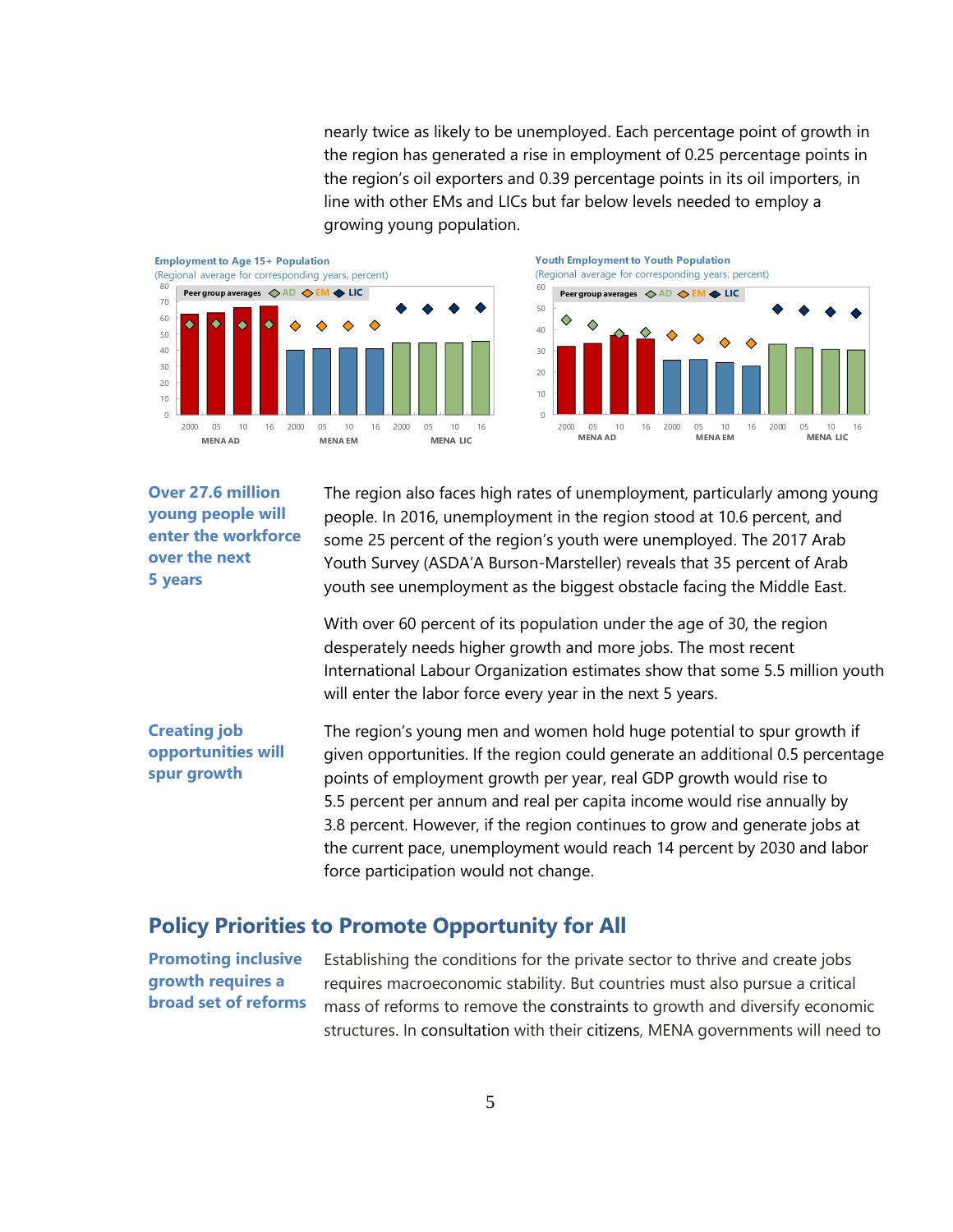prioritize reforms, ensure a sound implementation of policies, and protect the most vulnerable or those adversely impacted by reforms.



### **The IMF has stepped up efforts to support countries' inclusive growth reforms**

Over the past few years, the IMF has engaged MENA countries on the Inclusive Growth (IG) agenda through policy diagnosis and capacity building in the IMF's core areas of expertise. Article IV consultations covered issues such as women's economic empowerment and inequality in Djibouti, Iran, Jordan, Mauritania, Morocco, Pakistan, and Sudan. In programs, initiatives to address IG challenges and better protect the vulnerable from the impact of reforms included social spending floors, higher budget resources for child care services, or support of anti-corruption measures in Afghanistan, Egypt, Iraq, Jordan, Pakistan, and Tunisia. The Middle East Technical Assistance Center in Lebanon supported inclusive growth reforms in Algeria, Egypt, Jordan, Iraq, Jordan, Lebanon, Morocco, and Sudan. The IMF Middle East Center for Economics and Finance (CEF) in Kuwait offers training on inclusive growth theory and policies.

**Faster progress and deeper reform is still required to improve the quality and equity of public services and taxes …**

As outlined in the companion piece MENA citizens want better public services [and to narrow the gap between rich and poor,](http://0-www-imf-org.library.svsu.edu/en/News/Seminars/Conferences/2017/08/08/~/media/8E25856F18F1433493CA448DE9BDD924.ashx) fiscal policy is a key lever for governments to ensure that the benefits of growth are shared more broadly. Reforms are needed to raise the quality of, and broaden access to, public education, health, and essential infrastructure services and safety nets for the vulnerable. Creating space for higher social and investment spending will require far broader and more equitable taxation. Greater transparency and citizen participation would help tackle corruption.

**…foster private sector development…**

[Unlocking the potential](http://0-www-imf-org.library.svsu.edu/en/News/Seminars/Conferences/2017/08/08/~/media/864EFDD5013248319E7CC6781130D4ED.ashx) of MENA people highlights the need for a comprehensive approach to job creation grounded in reforms to diversify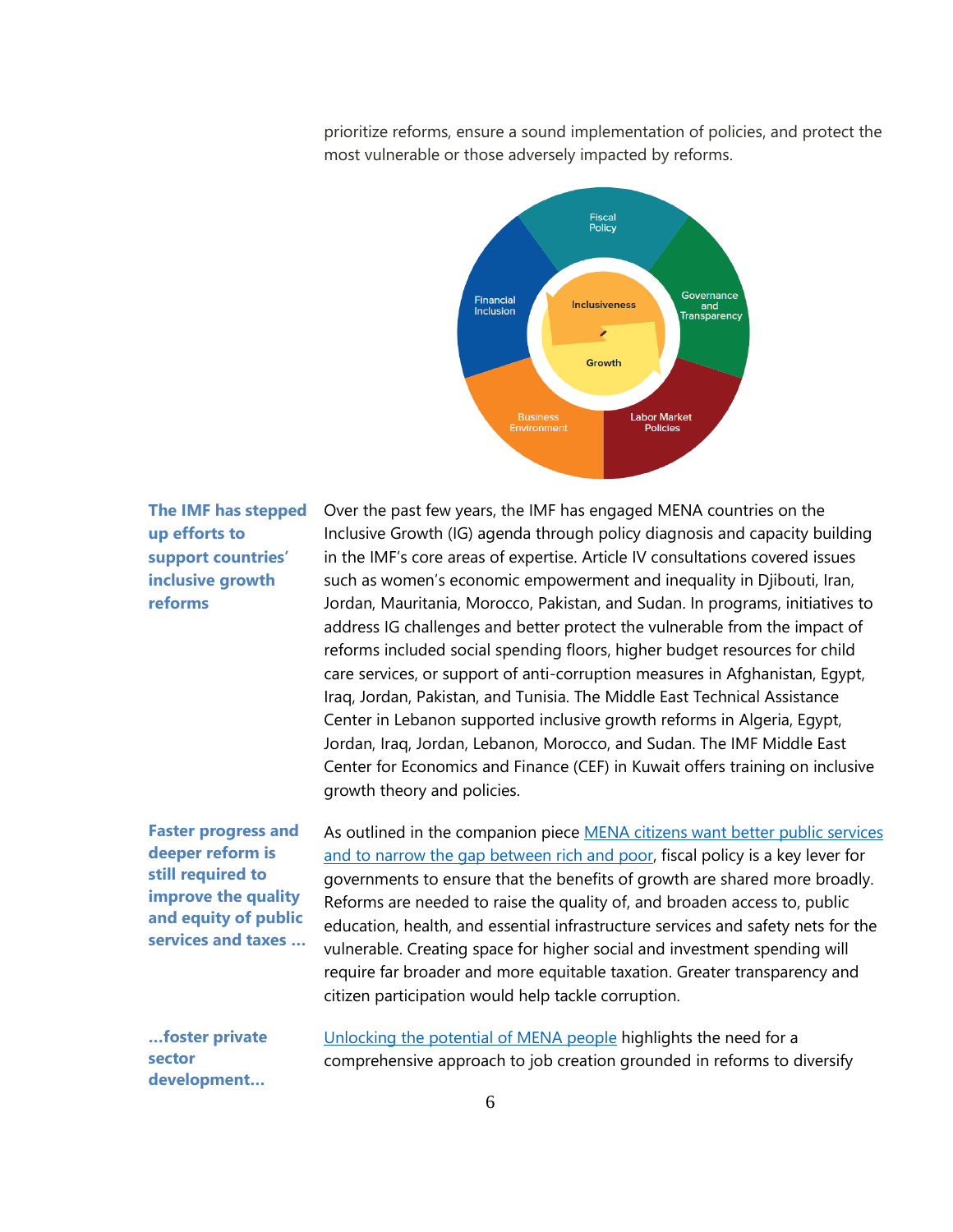and develop the private sector. This requires an improved business and regulatory environment, better access to finance, and a level playing field for small firms to compete with larger firms and state-owned enterprises. Policies to attract foreign investment, promote innovation, and better integrate MENA into global trade networks would leverage the impact of reforms. A vibrant private sector requires an adaptable and skilled workforce to emerge from countries' education and training systems.

**…tackle corruption and ensure equal opportunity for women, youth, rural communities, and refugees.**

In [Enabling inclusion in MENA,](http://0-www-imf-org.library.svsu.edu/en/News/Seminars/Conferences/2017/08/08/~/media/BFF450BE69754E329E1441B365C47060.ashx) the case is made for interventions to address corruption, financial inclusion, and the obstacles facing youth, women, rural communities, and refugees. Strong institutions and greater transparency, the foundation of effective and accountable governments, can foster public trust in reforms. Fintech, microfinance, and Islamic banking would promote financial inclusion. Expanding opportunities for women requires equal legal rights and the provision of maternity protection, child care facilities, and safe transport. Public service provision to rural communities must improve. Host communities need assistance to meet the costs of integrating refugees.

**MENA countries have plans to promote inclusive growth**

**Countries are creating space for higher, more effective social and investment spending…**

Countries in the region have placed inclusive growth and job creation at the forefront of their national development plans and strategies, as described in Box 1. These plans promote higher growth, job creation, and inclusion through greater private sector participation, economic diversification, and better targeted fiscal policies.

On the fiscal front, efforts are being made to scale up (or preserve where fiscal consolidation is needed) and improve the efficiency of social expenditures, especially in education and health so that they can better target the vulnerable and improve outcomes. Measures are also being implemented to improve the efficiency of public investment. Afghanistan and Morocco are implementing gender budgeting; Egypt has plans to implement it in 2018/19.

Still, social spending in the region (11 percent of GDP) remains low relative to peers. Only one-fifth of the region's social transfers go to the poorest 40 percent. Much more progress is needed to improve the quality of public services and broaden access.

In lower income countries or those experiencing conflict or fragility, support from the international community is urgently needed to finance humanitarian relief, social expenditures, and reconstruction costs. The World Bank estimates the damage from conflict in Libya, Syria and Yemen at about US \$300 billion.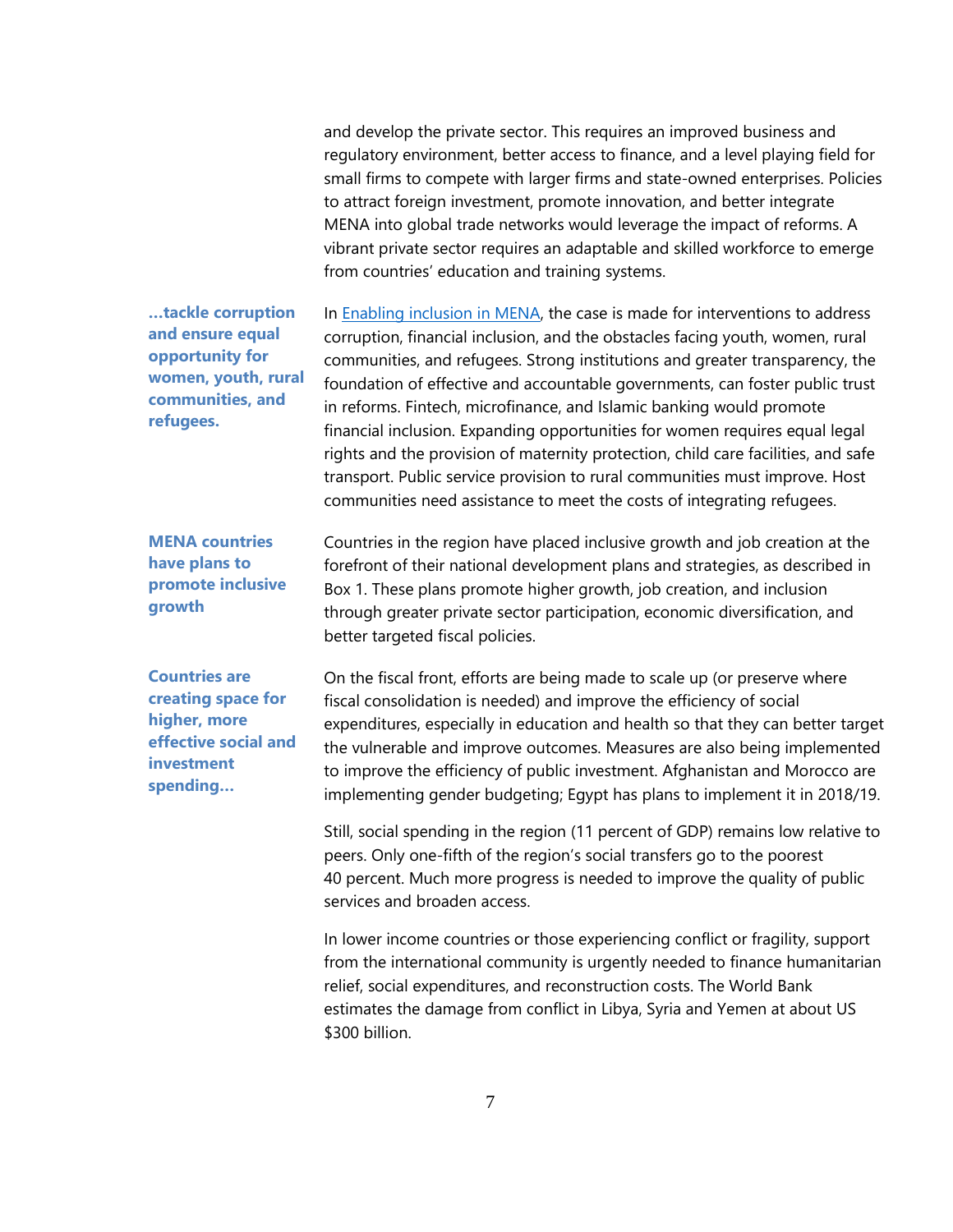

#### **Countries creating fiscal space by reorienting spending**

**…through spending reforms…**

Many are phasing out poorly targeted generalized fuel subsidies to free up resources and put in place better targeted cash transfer programs and increase other social outlays to better protect the most vulnerable. Twelve countries in the region have started or finalized fuel subsidy reforms, resulting in fuel subsidies being halved to 2.2 percent of GDP since 2010. Egypt is raising the coverage of targeted cash transfers to 2 million households in 2017/18 from 160,000 households two years ago.

**… and by advancing towards collecting more revenues in an equitable manner**

Countries are also taking steps to raise revenues to fund their social and investment needs. Egypt has introduced a VAT, joining some 140 countries worldwide who have one. Several GCC countries are implementing a VAT in 2018. In introducing the VAT, countries have sought to protect lower income households by excluding basic food items and setting the registration threshold to exclude smaller businesses. Countries are also broadening the capital gains tax on real estate (Djibouti) or exempting the lowest income earners from income tax (Tunisia, Djibouti).

Still, the region's tax revenue-to-GDP ratio of under 10 percent remains low. There is scope to raise more revenues to fund inclusive growth reforms in many countries. The region needs to tackle tax evasion, close loopholes, increase progressivity, and exploit the untapped potential of property and wealth taxes. The distributional impact of tax measures and the transfers they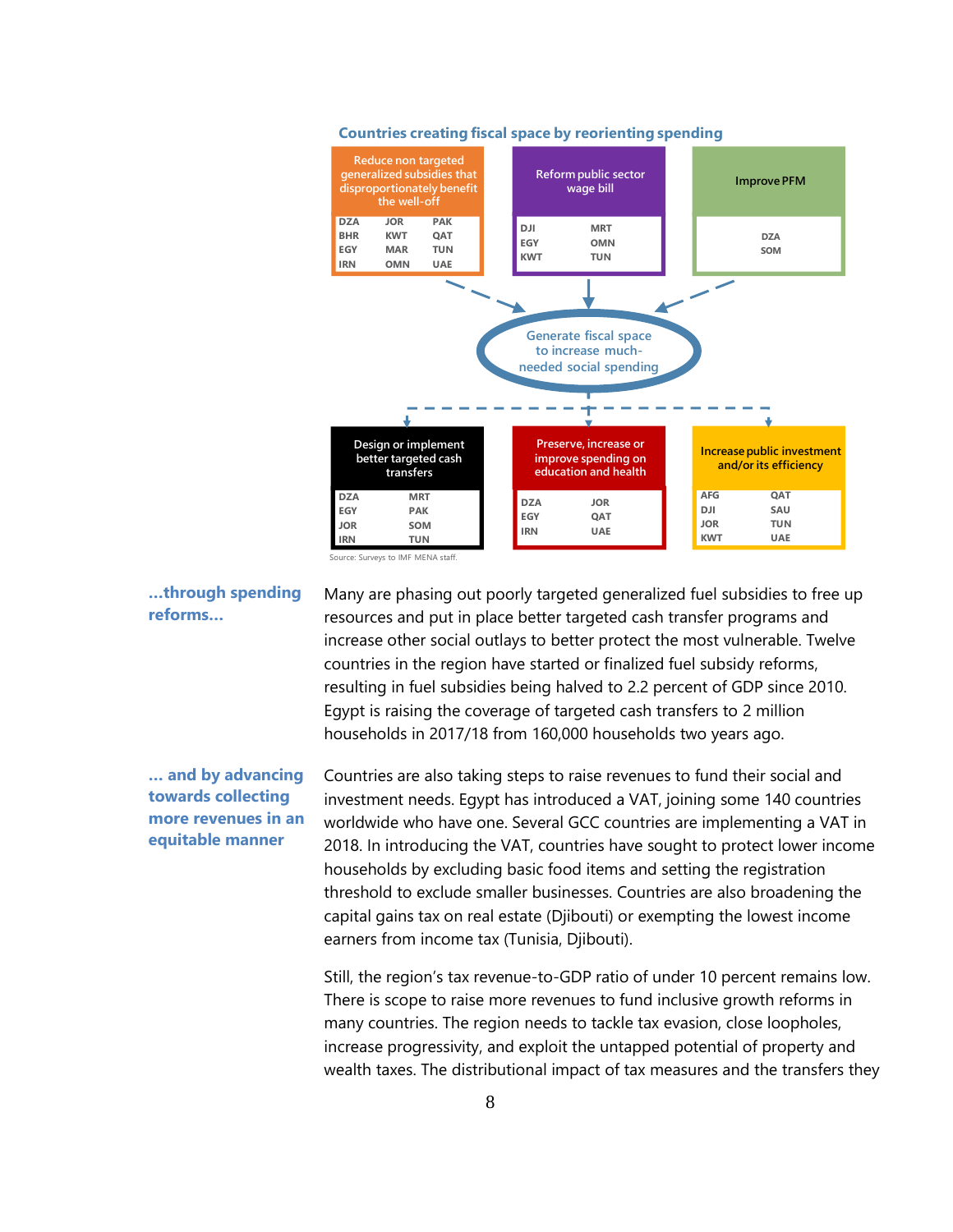fund needs to be fully assessed to ensure fairness and better protect the vulnerable. This will require better fiscal and household survey data.

| <b>Implement or increase</b><br>excise taxes                                | • BHR • KWT • SAU<br>• EGY • OMN• UAE<br>$\cdot$ JOR $\cdot$ QAT                     |
|-----------------------------------------------------------------------------|--------------------------------------------------------------------------------------|
| Implement or increase<br>VAT (including plans for<br>future implementation) | <b>BHR • OMN • UAE</b><br>$\bullet$ EGY $\bullet$<br>$\cdot$ OAT<br><b>KWT · SAU</b> |
| Reduce tax exemptions                                                       | $\cdot$ JOR<br>$\cdot$ MAR<br>$\cdot$ PAK                                            |
| <b>Broaden tax base</b>                                                     | $\cdot$ JOR $\rightarrow$ WBG<br>$\cdot$ PAK<br>$\cdot$ TUN                          |
| <b>Increase progressivity</b>                                               | • DJI<br>• JOR<br>• TUN                                                              |
| Increase non-tax revenue                                                    | • AFG                                                                                |

**Countries creating fiscal space by increasing revenues**

Source: Surveys to IMF MENA staff.

**Countries are improving the business environment to assist private sector development**

Private sector development—the engine for job creation now that fiscal space is constrained and governments can no longer be the employer of first resort—is a key priority for inclusive growth. Bahrain, Djibouti, Egypt, Jordan, Kuwait, Mauritania, Morocco, Pakistan, Qatar, Saudi Arabia, Tunisia, and the UAE are implementing policies to ease the time and cost of starting a business, introducing one-stop registration and in some cases using e-government technologies. Morocco, Tunisia, Saudi Arabia, and Sudan have streamlined customs procedures. Several countries have enacted new laws targeting small and medium-sized enterprises (Algeria); public-private partnership frameworks (Algeria, Kuwait, Qatar); or bankruptcy (UAE). Kuwait and Saudi Arabia have taken measures to facilitate foreign direct investment.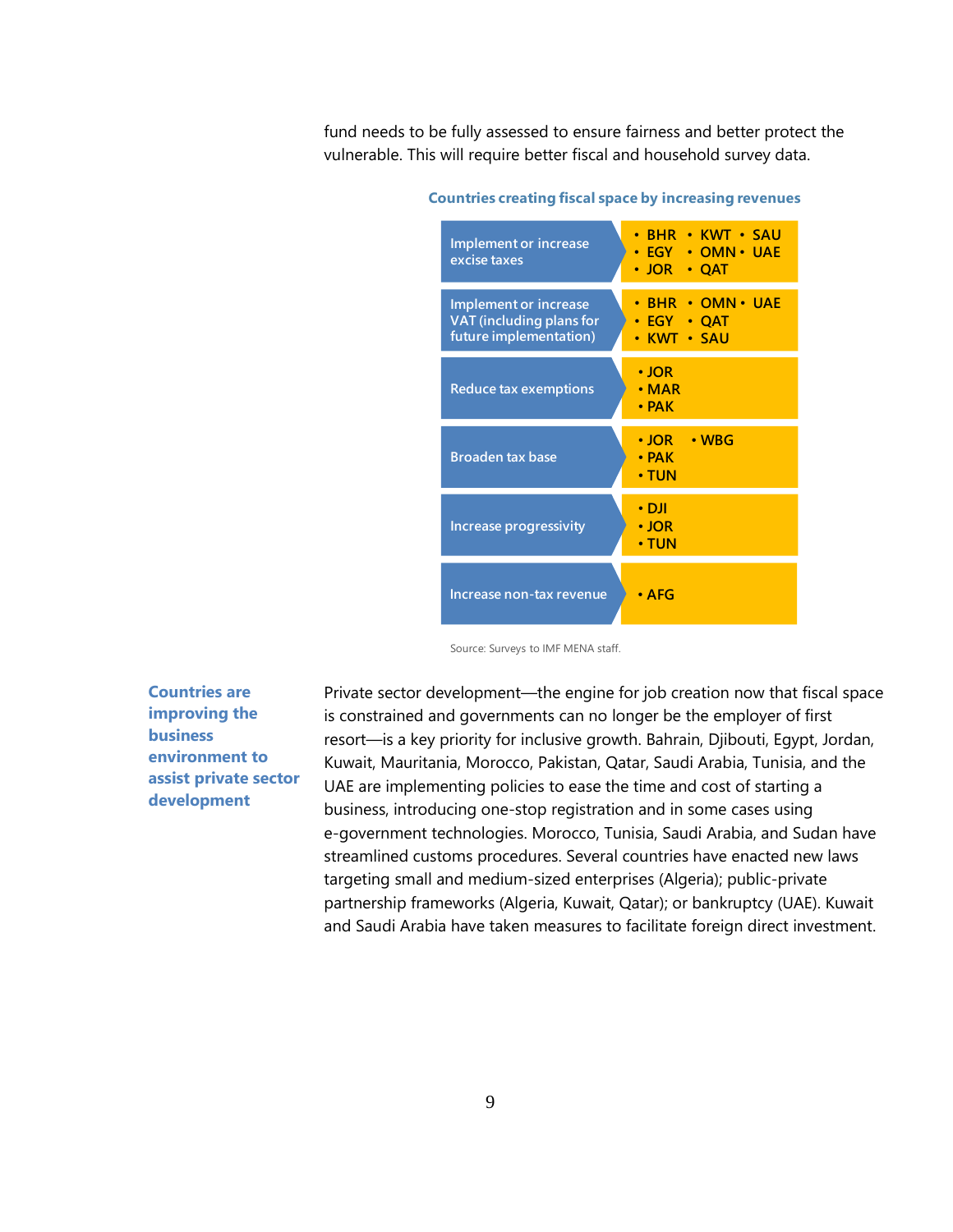### **Countries fostering private sector development and labor market policies for private sector job creation and youth and women inclusion**



Sources: Surveys to IMF MENA staff.

**They are also taking actions to…** As a result of progress made in countries like Djibouti, Mauritania, Morocco, and the UAE, the region's score on the World Bank's Ease of Doing Business index improved to 47 percent below the level of the best global performer in 2018. There is still ample room for improvement, especially as differences in the business environment across the region are large. Further progress to improve the region's business climate requires the following steps: **…broaden access to finance for individuals and SMEs… \*** *Address access to finance*, the region's top constraint to private sector development. Seventy percent of MENA's population do not have a bank account. MENA's loans-to-SMEs ratio is the lowest in the world (2 percent of GDP), even though SMEs account for 60 percent of employment. Many countries are increasing access to finance for SMEs (Algeria, Djibouti, Egypt, GCC, Jordan, Morocco, Iran, Pakistan) and for women (Jordan, Pakistan, Somalia), expanding mobile banking (Djibouti, Jordan, Morocco, Pakistan, Somalia), and developing Islamic finance (Djibouti, Mauritania, Morocco,

Pakistan).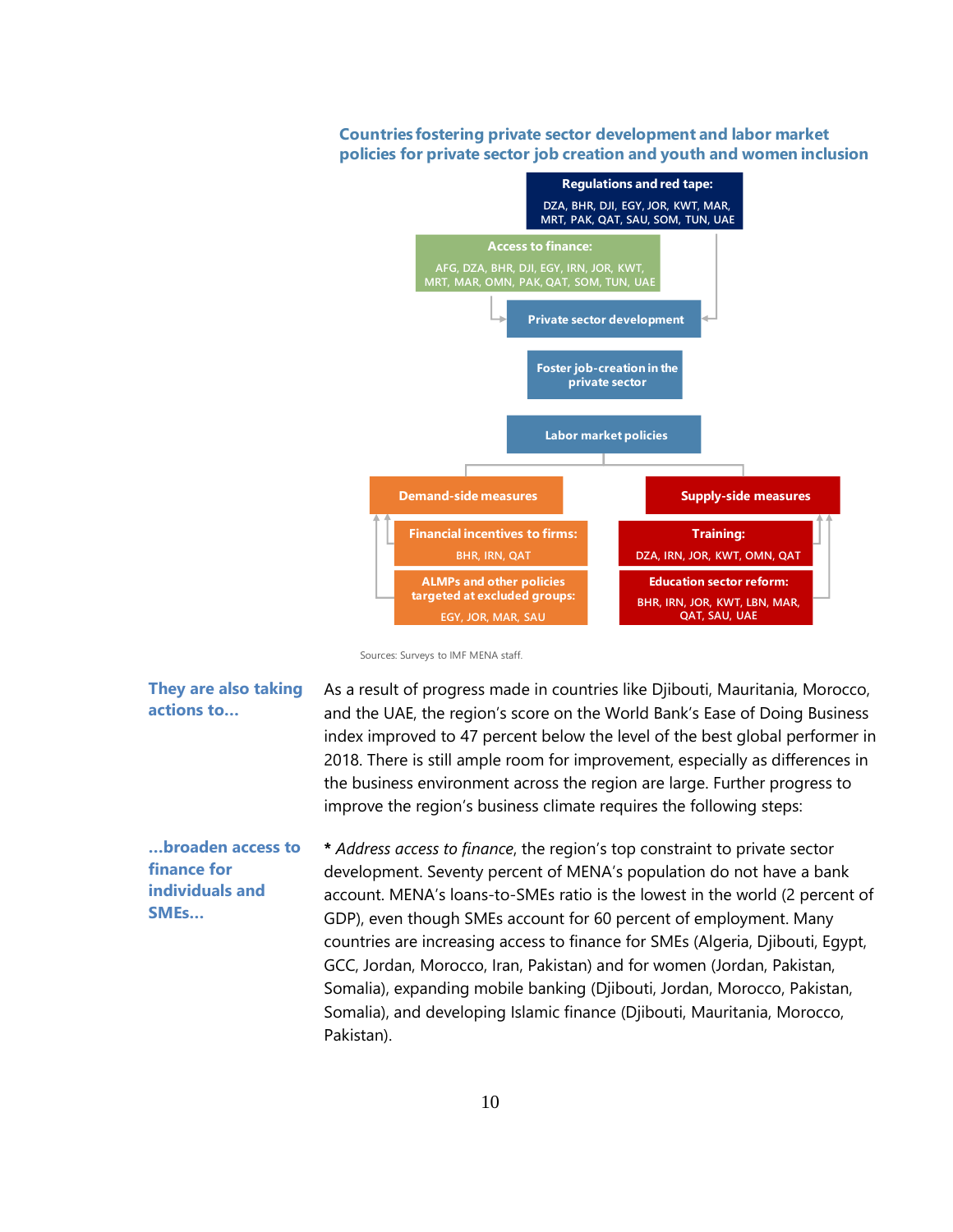### **…to better equip youth for work in the private sector…**

**\*** *Improve job seekers' employment prospects.* Countries are implementing measures to improve workers' skills and boost labor demand in the private sector. Active labor market policies are being pursued to benefit women and youth in Egypt, Jordan, Morocco, and Saudi Arabia. Having ensured relatively high levels of access to schools (about 80 percent for primary education), countries are seeking to improve the quality and efficiency of education as the region performs poorly on international tests. The average TIMMS math score in the region is 20 percent below the average for other peer countries.

### **…and to improve governance but a more concerted effort is required to address corruption**

**\*** *Strengthen governance*. Morocco, Somalia, and Tunisia have taken measures to tackle corruption and promote transparency. Several countries also implemented policies to strengthen public financial management (Egypt, Jordan, Morocco, Tunisia, Oman, Qatar), including in some cases, the governance of state-owned enterprises. Oman, Saudi Arabia, and the UAE have introduced key performance indicators. In many cases, e-government is an important element of such reforms: Bahrain and the UAE have been ranked as top performers on the UN e-government index. Nonetheless, perceptions of corruption remain high, and more progress is needed.



# **Control of Corruption**

Source: World Bank, Transparency International, Verisk Maplecroft, and IMF staff calculations. Note: All three corruption indicators have been standardized between 0 and 1.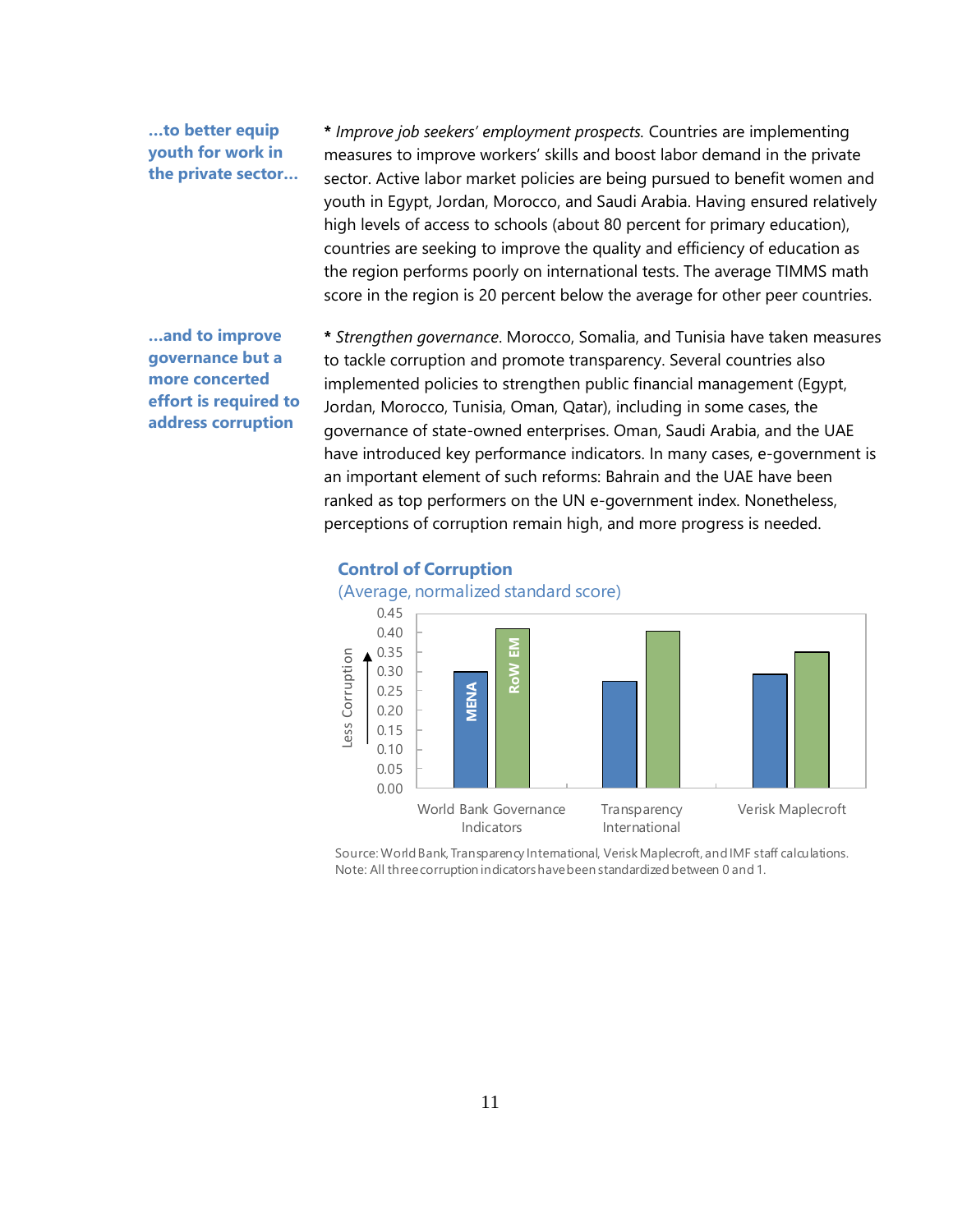# **Moving the Dial on Inclusive Growth: The Marrakesh Conference**

The question facing the conference is how to address the priorities identified and manage the political economy of reform, and scale-up implementation to further advance countries' inclusive growth strategies. The conference plenaries will seek to address the following questions:

- a) What are the hurdles and challenges to implementing inclusive growth policies?
- b) What is needed to scale up reform implementation to create more opportunities especially for youth and women?
- c) How can governments engage citizens in advancing inclusive growth reforms?
- d) How can the IMF, AMF, and AFESD assist reform implementation?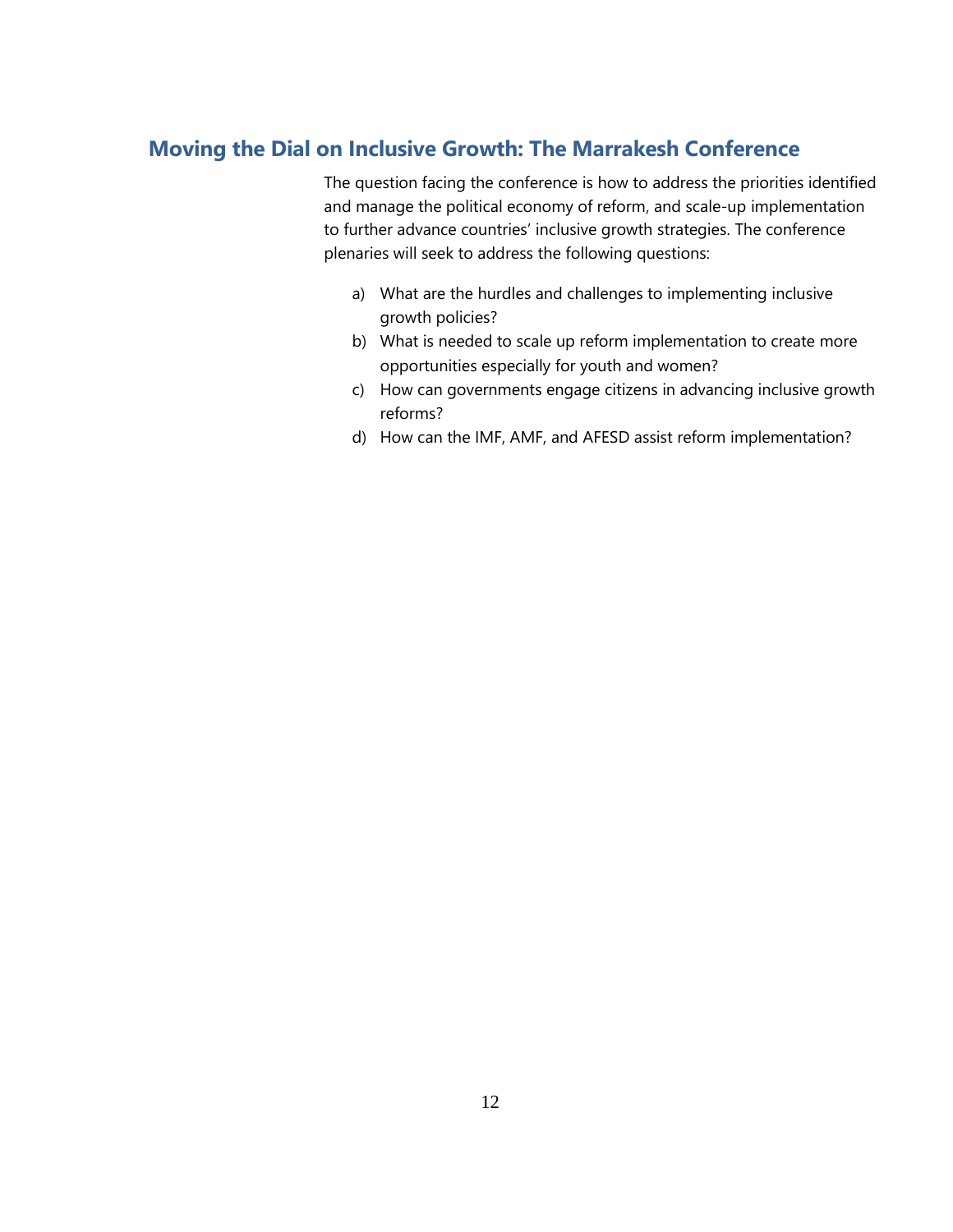| Afghanistan           | The Afghanistan National Peace and Development Framework, issued in 2016, aims to build a broad-based and<br>inclusive growth and to create jobs. It emphasizes policies to improve the rule of Law and address corruption.                                                                                                                                                                                                                                                                                              |
|-----------------------|--------------------------------------------------------------------------------------------------------------------------------------------------------------------------------------------------------------------------------------------------------------------------------------------------------------------------------------------------------------------------------------------------------------------------------------------------------------------------------------------------------------------------|
| Algeria               | In 2016, the authorities adopted a broad strategy to move towards a private sector-led growth model and reduce the<br>dependence on hydrocarbons. The action plan of the newly appointed government calls for pursuing reforms to<br>improve economic governance and improve transparency. The government will launch wide-ranging consultations to<br>push forward subsidy reforms and gradually adopt a social transfer policy.                                                                                        |
| Bahrain               | The Bahrain Labor Fund and Development Bank supported SMEs through business management support and<br>subsidized loans. Bahrain's Vision 2030 promotes the role of the private sector and further diversify the economy.                                                                                                                                                                                                                                                                                                 |
| Djibouti              | Vision 2035 is an ambitious plan to make the country a middle-income economy within the next 20 years by raising<br>medium-term growth, making it more inclusive and reducing unemployment.                                                                                                                                                                                                                                                                                                                              |
| Egypt                 | Vision 2030 has inclusive growth objectives including reducing poverty, increasing women labor force participation,<br>reducing the gender gap and improving the business environment.                                                                                                                                                                                                                                                                                                                                   |
| Iran                  | The Sixth National Development Plan aims to develop private sector and reduce oil dependency. As part of this plan,<br>the authorities have also set specific goals in terms of better integrating women in the labor force.                                                                                                                                                                                                                                                                                             |
| Jordan                | Vision 2025, a ten-year framework for economic and social policies, which aims at advancing fiscal consolidation and<br>broad structural reforms to enhance the conditions for more inclusive growth.                                                                                                                                                                                                                                                                                                                    |
| Kuwait                | The government's 6-pillar reform strategy aims at underpinning gradual fiscal consolidation and at boosting private<br>sector growth and fostering economic diversification, including through PPPs, privatizations and labor market and<br>business climate reforms. The authorities also established an SME financing fund to tackle the SME financing problem.                                                                                                                                                        |
| Mauritania            | The first pillar of the "Strategy for Accelerated Growth and Shared Prosperity 2016-30" is to promote higher,<br>sustainable and more inclusive growth and higher job creation.                                                                                                                                                                                                                                                                                                                                          |
| Morocco               | The authorities have different plans to address IG issues including the National Strategy for Employment 2015-25, the<br>Vision for Education 2015-30, and the National Anti-Corruption Strategy.                                                                                                                                                                                                                                                                                                                        |
| Oman                  | The 9th five-year development plan (2016-20) targets to create productive job opportunities for Omani nationals and<br>improve their capabilities and skills through economic diversification including by investing in infrastructure,<br>enhancing the role of the private sector and encouraging entrepreneurship and SMEs.                                                                                                                                                                                           |
| Pakistan              | Pakistan Vision 2025, the National Financial Inclusion Strategy 2015, and the National Doing Business Reform Strategy<br>2016 are targeting different aspects of inclusive growth challenges.                                                                                                                                                                                                                                                                                                                            |
| Qatar                 | The Ministry of Development Planning and Statistics is currently developing its Second National Development Strategy<br>2017-22, with a focus on improving the quality of education, fiscal management, and the institutional framework for<br>the conduct of fiscal policy to create room for private sector's participation in the economy. This complements Qatar's<br>National Vision 2030, launched in 2008, to "transform Qatar into an advanced economy capable of achieving<br>sustainable development by 2030." |
| Saudi Arabia          | The Vision 2030 strategy and National Transformation Program (NTP) envisages an ambitious economic<br>diversification, and job creation for its young population. It also aims to enable a greater role for the private sector,<br>increase female labor force participation, home ownership, and transform Saudi Arabia into a trade and financial hub.                                                                                                                                                                 |
| Somalia               | The authorities' National Development Plan outlines their medium and long-term development strategy including<br>reforms to social safety nets, youth and women's participation, private sector development, and access to finance.                                                                                                                                                                                                                                                                                      |
| Tunisia               | The authorities' five-year economic vision 2016-2020 aims to promote stronger and more inclusive growth.                                                                                                                                                                                                                                                                                                                                                                                                                 |
| <b>UAE</b>            | Vision 2021 aims to achieve a more diversified and a knowledge-driven economy.                                                                                                                                                                                                                                                                                                                                                                                                                                           |
| West Bank<br>and Gaza | The 2017-22 National Policy Agenda fosters social justice, education and health care, and building resilient<br>communities.                                                                                                                                                                                                                                                                                                                                                                                             |
|                       |                                                                                                                                                                                                                                                                                                                                                                                                                                                                                                                          |

### **Box 1. Inclusive Growth Strategies in MENA countries**

Source: IMF country teams